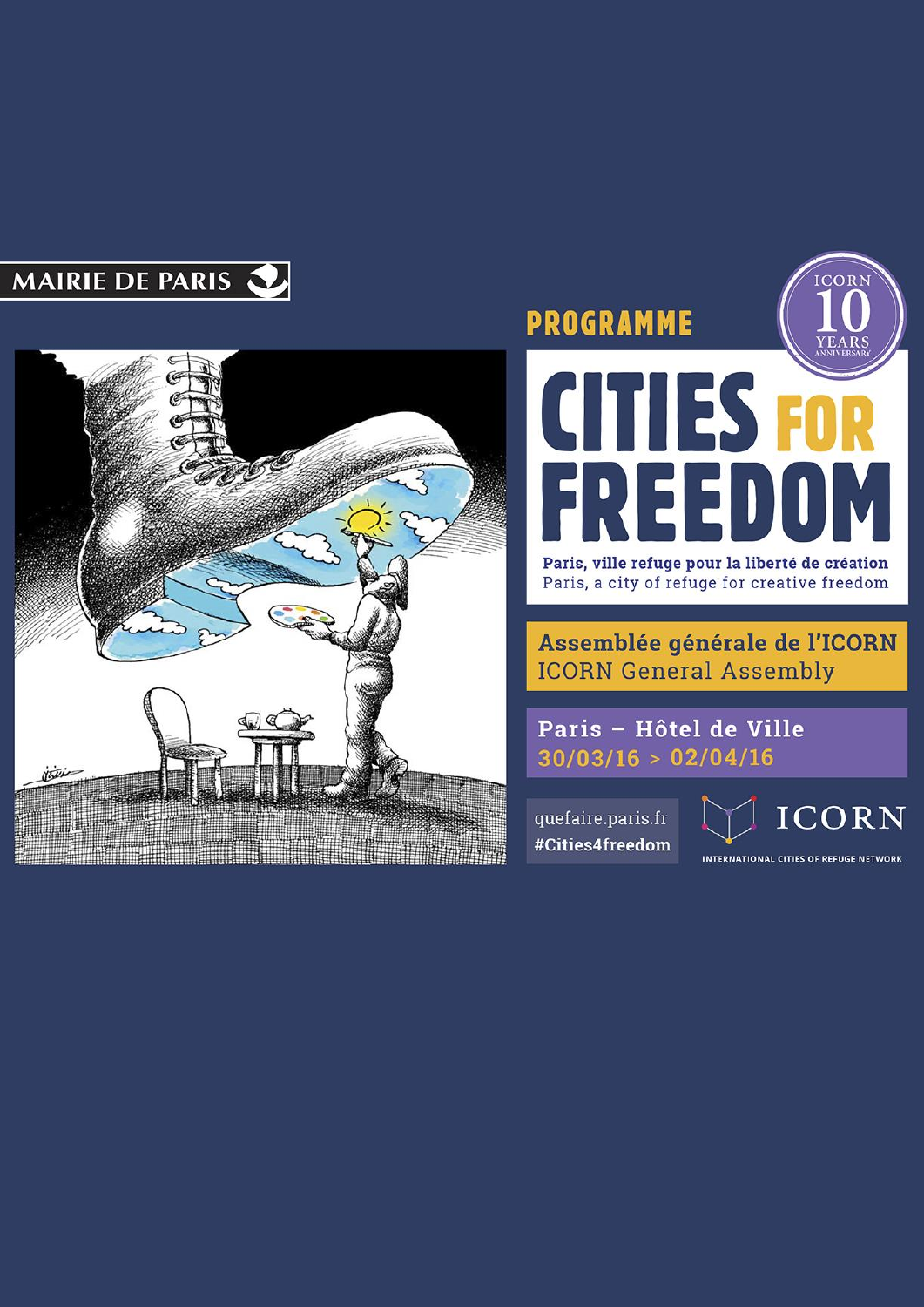

**INTERNATIONAL CITIES OF REFUGE NETWORK** 

# **PROGRAMME FOR THE ICORN GENERAL ASSEMBLY 2016**

**Assembly Host** The City of Paris

**Organisers** ICORN, the International Cities of Refuge Network The City of Paris In cooperation with Paris Bibliotèques

# **Exhibitions during the assembly**

**CITIES FOR FREEDOM: Portraits of ICORN Writers and Artists**  The gates of Hôtel de Ville, Rue de Rivoli, Paris

**CHILDREN IN WAR** Maison de la Poésie 157 Rue Saint-Martin, 75003 Paris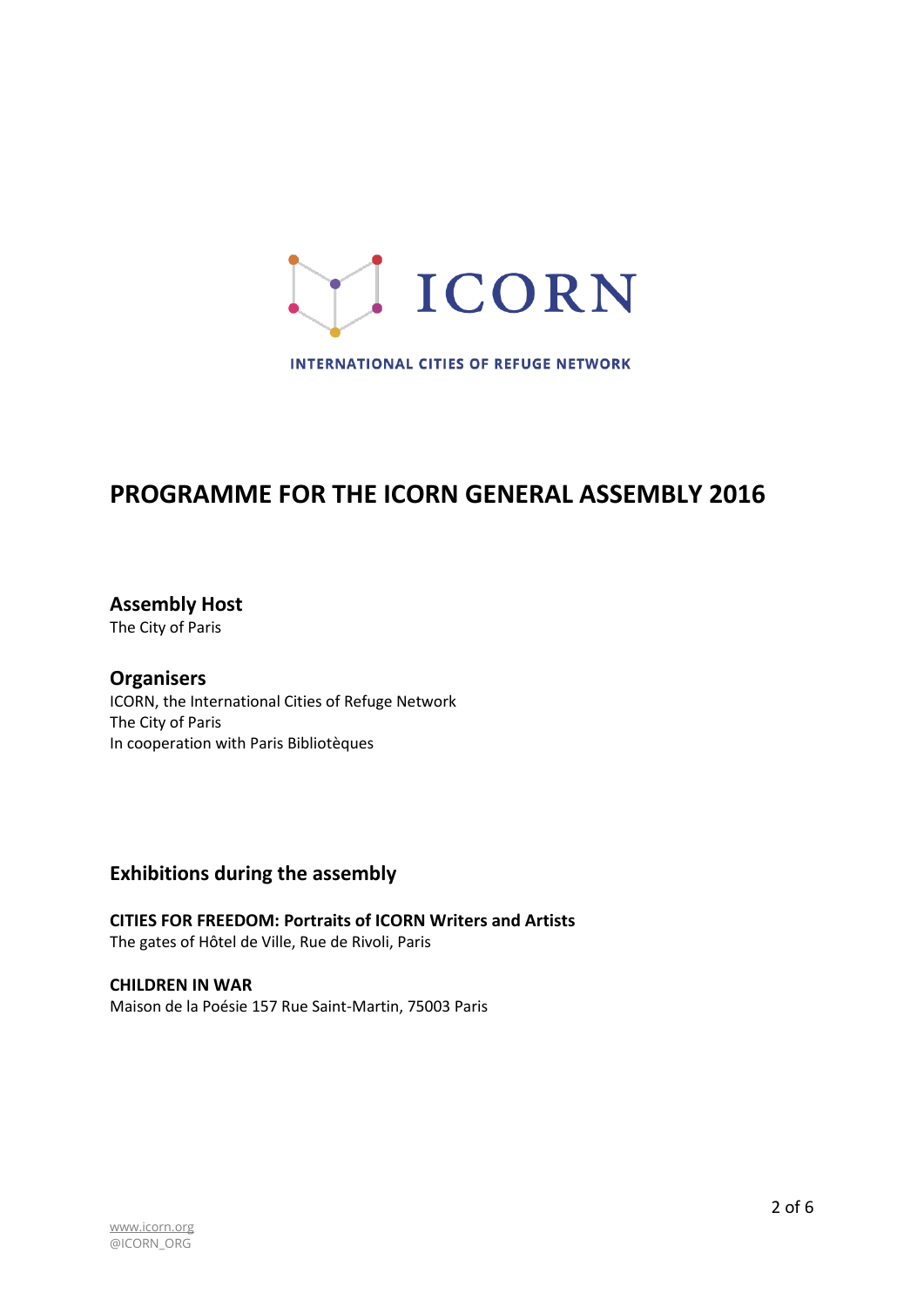# **WEDNESDAY 30 MARCH**

# 14:00 – 18:00

**Arrival and registration at assembly hotel**

# 19:00 – 20:00

**Welcome Reception on the invitation of the Mayor of Paris, Ms. Anne Hidalgo.**  With buffet and cocktails. Venue: Hôtel de Ville

# $20:00$

#### **ICORN 10 Years Anniversary Concert with Ramy Essam and Hindi Zahra**

With addresses by ambassador to the Assembly, Svetlana Alexievich, ICORN Chair of Board, Peter Ripken and Mayor of Paris, Ms. Anne Hidalgo

**THURSDAY 31 MARCH**

# $08:45 - 09:15$ **Welcome coffee at Hôtel de Ville**

## $09:15 - 10:00$

**Official opening of the ICORN General Assembly**  With Mayor of Paris Ms. Anne Hidalgo, ICORN Chair of Board Peter Ripken. *NB: This session is open to the press*

# 10:00-10:30

#### **ICORN writer/artist interventions** Jude Dibia (Malmö/Nigeria)

Sonali Samarasinghe (Ithaca NY/Sri Lanka) Felix Kaputu (Krakow/DR Congo) *NB: This session is open to the press*

# $10:30 - 10:45$

**Short presentation of all participants**

# 10:45-11:15

**Coffee Break**

#### 11:15 – 11:45

# **"Does the road to changing the world go through City Hall?"**  Keynote Speech by Dr. Benjamin R. Barber *NB: This session is open to the press*

#### 11:45-12:45

| <b>ICORN General Assembly I</b>                                    | Writer/artist parallel session                                                                                                                                                                                              | <b>Parallel session for</b>  |
|--------------------------------------------------------------------|-----------------------------------------------------------------------------------------------------------------------------------------------------------------------------------------------------------------------------|------------------------------|
| Report and results 2014/2015,<br>presentation of new member cities | Presentation of all participants,<br>exchange of experiences, ideas for<br>future communication and<br>cooperation. Moderated by Jude<br>Dibia (Malmö/Nigeria, ICORN<br>writer/artist representative to the<br>ICORN board) | <b>Mayors/City Officials</b> |
|                                                                    |                                                                                                                                                                                                                             |                              |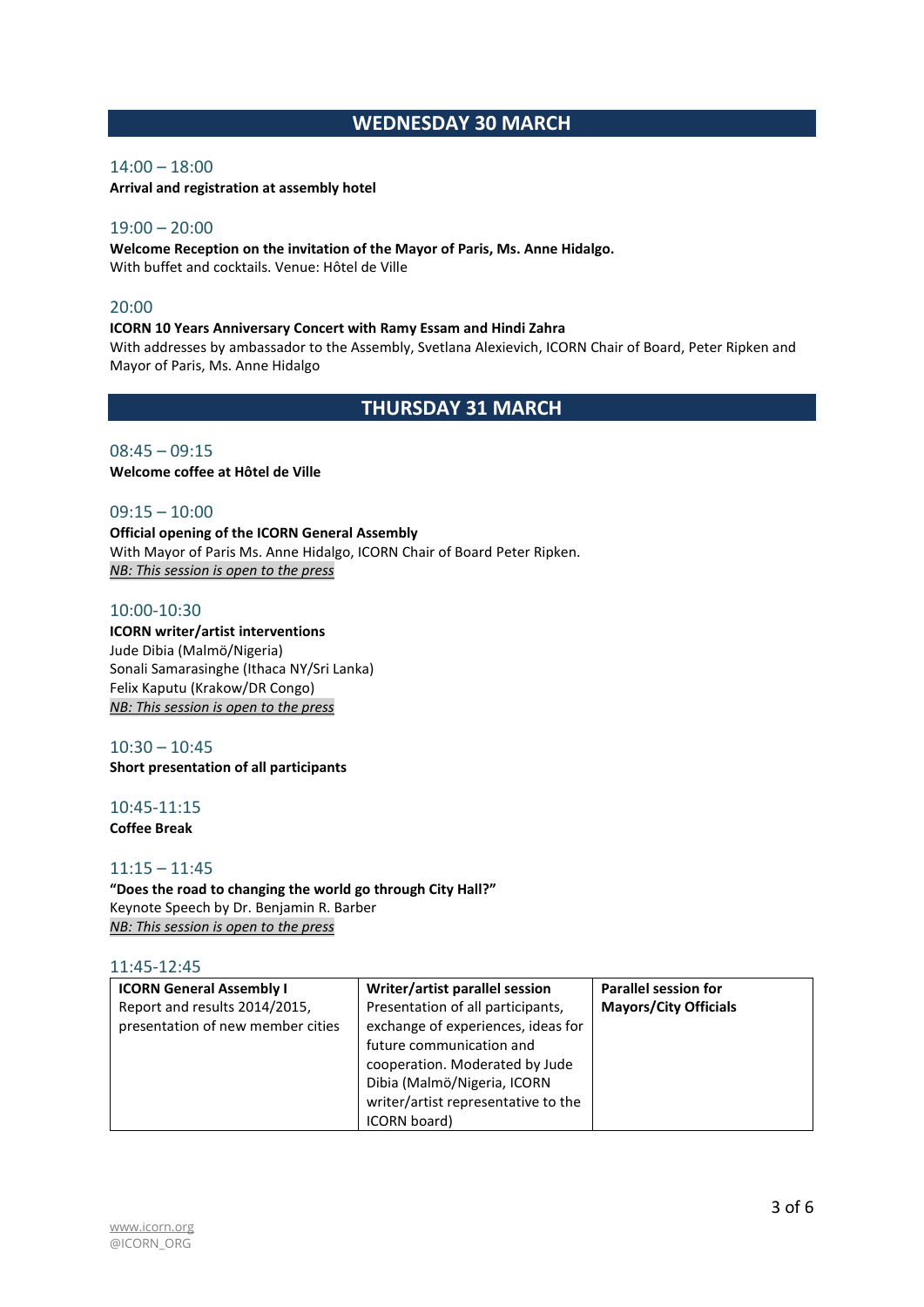#### 13:00 – 14:15

#### **Official lunch on the invitation of the Mayor of Paris, Ms. Anne Hidalgo.**

Readings by Comédie Française; Eric Ruff, Director of the Comédie Française, Guillaume Gallienne and Nazim Boudjenah.

#### $14:15 - 15:45$

#### **MARKET OF IDEAS I**

Delegates, writers, artists, observers and invited guests will engage in workshops and public debates facilitated by ICORN, Paris Bibliothèque and cooperating organisations. They target vital issues regarding freedom of expression and protection and promotion of writers and artists at risk.

(Participants register for their selected workshops/debates during coffee breaks)

#### The Net: Tool of Resistance? *NB: Open to the public*

How do journalists, bloggers and cartoonists carry on their fight for freedom of expression and social changes outside their home country through online networks? If the net is a tool of resistance and an opportunity to share their work, can it still be a threat for the writers and artists persecuted for their writings, and how? With: Orlando Luis Pardo Lazo (Cuba), Manal Al Sheik (Iraq) and Sakher Eris (Syria/Maison des Journalistes). Moderator: Danielle Cliche, UNESCO.

#### Freedom of Expression/ Country Report **Burundi**

The UN and African leaders fear a genocide in Burundi, violence escalates and a high numbers of people, including journalists, are fleeing the country. What is really happening and why? With Lianna Merner/PEN International and Celine Schmitt/UNHCR.

#### Protection: Before and After Residency I

ICORN is only one of many ways to protect writers, artists and human rights defenders at risk. Meet organisations that work with protection, learn what they do, and discuss how to protect writers and artists also before and after the ICORN residency. With: PEN International, Reporters Without Borders, Protect Defenders.eu

#### Best practice I: Promotion and Capacity Building

ICORN's resources are first and foremost found in its member cities. Meet representatives from the cities of Barcelona, Växjö, Pittsburgh and Krakow, and engage in the discussion about win/win situations, networking between ICORN cities, and new ideas for cooperation.

15:45-16:00 **Coffee Break** 

#### 16:00-17:30 **MARKET OF IDEAS II**

#### Opposition from a Distance *NB: Open to the public*

A journalist, a poet, a political observer and a university lecturer: four people who had to flee their countries, where they were threatened for their writings, sometimes imprisoned, even tortured. All of them have faced censorship and violence. They share their experiences of freedom of speech in their countries. Now hosted in European cities, how do they continue to write and work? With Anzhelina Polonskaya (Russia), Mohammad Habeeb (Syria), Nawzat K. Shamdin (Iraq) and Daniel Mekonnen (Eritrea). Moderator: Virgine Guiraudon, Centre des Etudes Européennes de Sciences Po.

#### Freedom of Expression/Country Report **Bangladesh**

A series of deadly attacks on atheist bloggers and editors in Bangladesh has alarmed the international community and caused a stream of applications to ICORN. What are the origins of this recent violence in Bangladesh? With Salil Tripathi/PEN International and Ahmedur Rashid Chowdhury/editor and blogger and resident in Skien City of Refuge.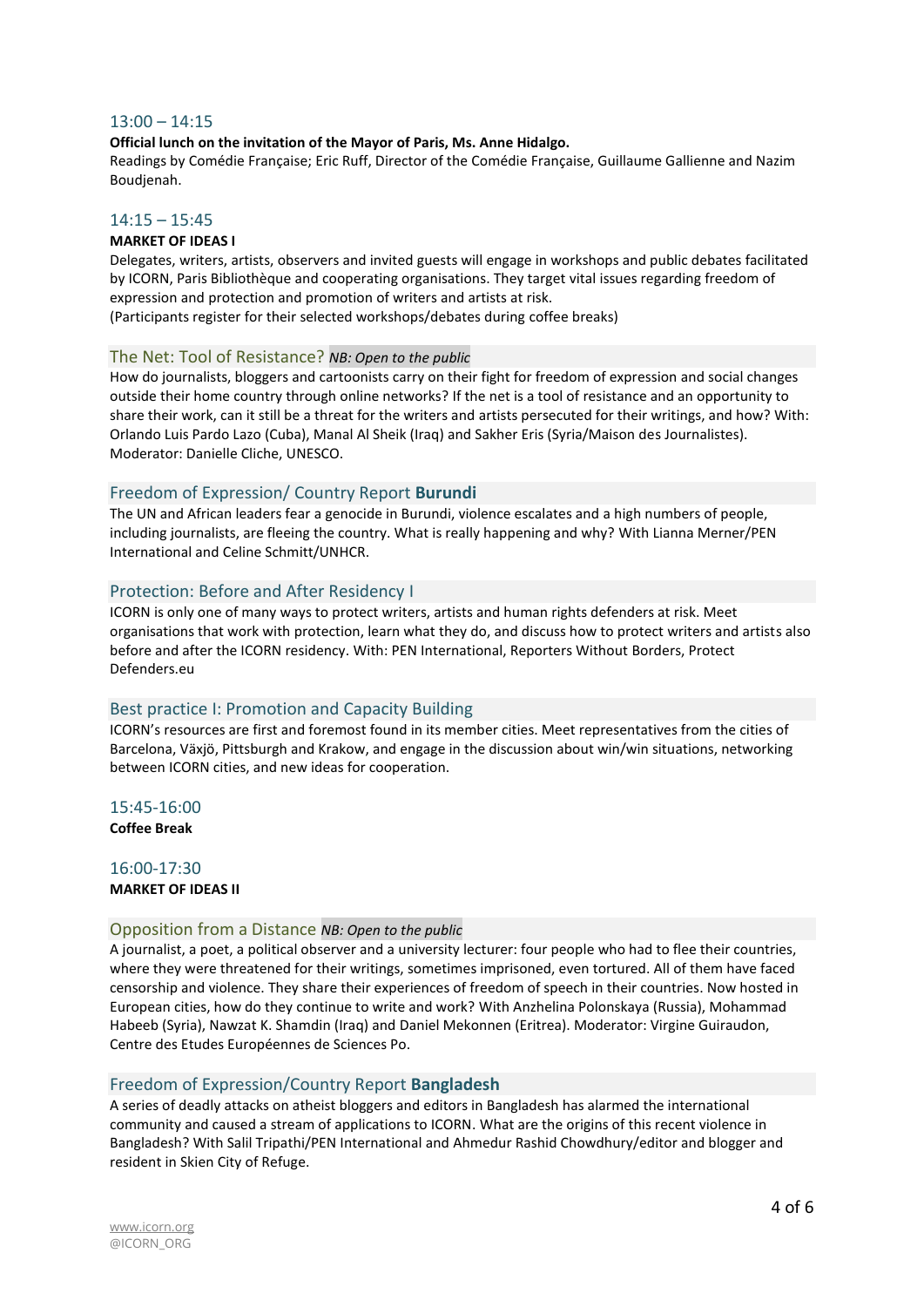# Media publicity: Risk and opportunity

Media publicity can be an advantage, but also a threat to writers and artists at risk. How can and does the host city and the ICORN writers and artists in residence handle media publicity, before, during and after residency?

#### Artists' mobility (Rep. Friday)

Cultural mobility practitioners and funders present opportunities to encourage and facilitate cross border mobility and cooperation. With Angie Cotte/Roberto Cimetta Fund, Marie Le Sourd /On the Move and Khadija El Bennaoui/Art Moves Africa. Moderator Mary Ann DeVliegh.

#### 19:30

#### **Reception at the French Ministry of Foreign Affairs**

Hosted by the Ambassador at Large for Human Rights, Ms. Patrizianna Sparacino-Thiellay and Deputy Mayor of Paris, Mr. Patrick Klugman.

# **FRIDAY 1 APRIL**

## $9:00 - 09:20$

**Welcome coffee at Hôtel de Ville** 

# 09:30-10:15

#### **ICORN plenary session**

Opening with artistic intervention. Thematic plenary discussion: ICORN cities and the global refugee/migrant situation. Introduction by Patrick Klugman (Deputy Mayor of Paris).

#### 10:15-11:30

| <b>ICORN General Assembly II</b>             | Writer/artist parallel session                       |
|----------------------------------------------|------------------------------------------------------|
| PEN International Report 2014/2015, assembly | On communication and promotion. With Silvia Duarte   |
| items and discussion of membership fee,      | from Sampsonia Way Magazine (City of Asylum          |
| completion of strategic plan, ICORN budgets  | Pittsburgh). Moderated by Jude Dibia (Malmö/Nigeria, |
| 2016/2017                                    | ICORN writer/artist representative to the ICORN      |
|                                              | board)                                               |
|                                              |                                                      |

# 11:30-12:00

**Coffee break** 

12:00-13:00

| <b>ICORN General Assembly</b><br>Presentation of election candidates, election<br>procedures, items from the floor, elections. | Writer/artist parallel session<br>On protection and capacity building. With The Arts<br>Rights Justice initiative by Mary Ann DeVliegh and<br>Daniel Gad. Moderator: Jude Dibia (Malmö/Nigeria,<br>ICORN resident representative to the ICORN board) |
|--------------------------------------------------------------------------------------------------------------------------------|------------------------------------------------------------------------------------------------------------------------------------------------------------------------------------------------------------------------------------------------------|
|--------------------------------------------------------------------------------------------------------------------------------|------------------------------------------------------------------------------------------------------------------------------------------------------------------------------------------------------------------------------------------------------|

13:00-14:00 **Lunch**